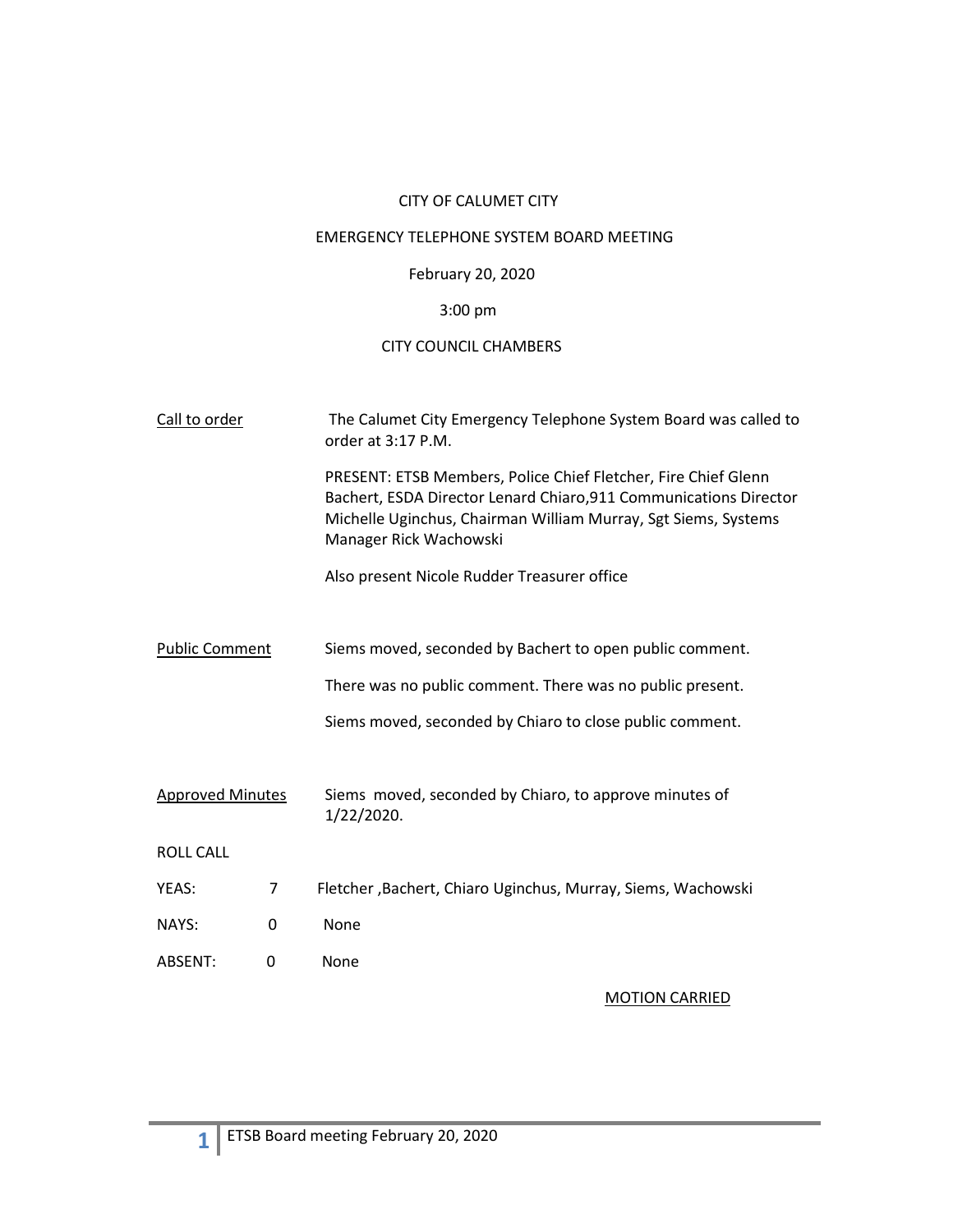### Old Business

### Verizon Bill

Uginchus advised that we have two devices from City Hall and two devices from Public Works if could move them to another network. Wachowski advised that the two devices for City hall are using theirs. Murray asked if could move them to Verizon account that the City has. Wachowski advised the City doesn't have a Verizon account. Siems advised that Verizon has the best connectivity in our area. Advised could make a sub account. Uginchus will contact our Verizon representative to make a sub account for the four numbers on our account. Rudder advised that the City will pay the bill and the ETSB board will reimburse the city for payment. The past due amount to Verizon in amount of \$25,000 is actually owed to the City and was modified, Rudder will make payments to pay back the amount owed.

#### Red Hat Support Renewal

Wachowski advised that the support is for virtual and approves of the contract, to make payment.

#### Solutions II

Wachowski then spoke about the server contract with Konsolidated and stated that the proposal he received from Siems from Solutions II to cover maintenance on the server was for the previous sever we had, not the one installed in 2016. He is contact with Solutions II to see if they can cover support for the new server, they suggested purchasing a new server and use the old server for another service. Wachowski advised that the did speak with them and about covering the server purchased in 2016 and stated that understand would not be responsible for and issues while VIA was supporting it and stated ask Solution II to put in writing if they would not be able to do support. Siems stated that VIA is no longer in service and that is now Konsolidated, Murray and Wachowski advised still have the same president Brett Edelstein.

### New Business

No new Business

**2**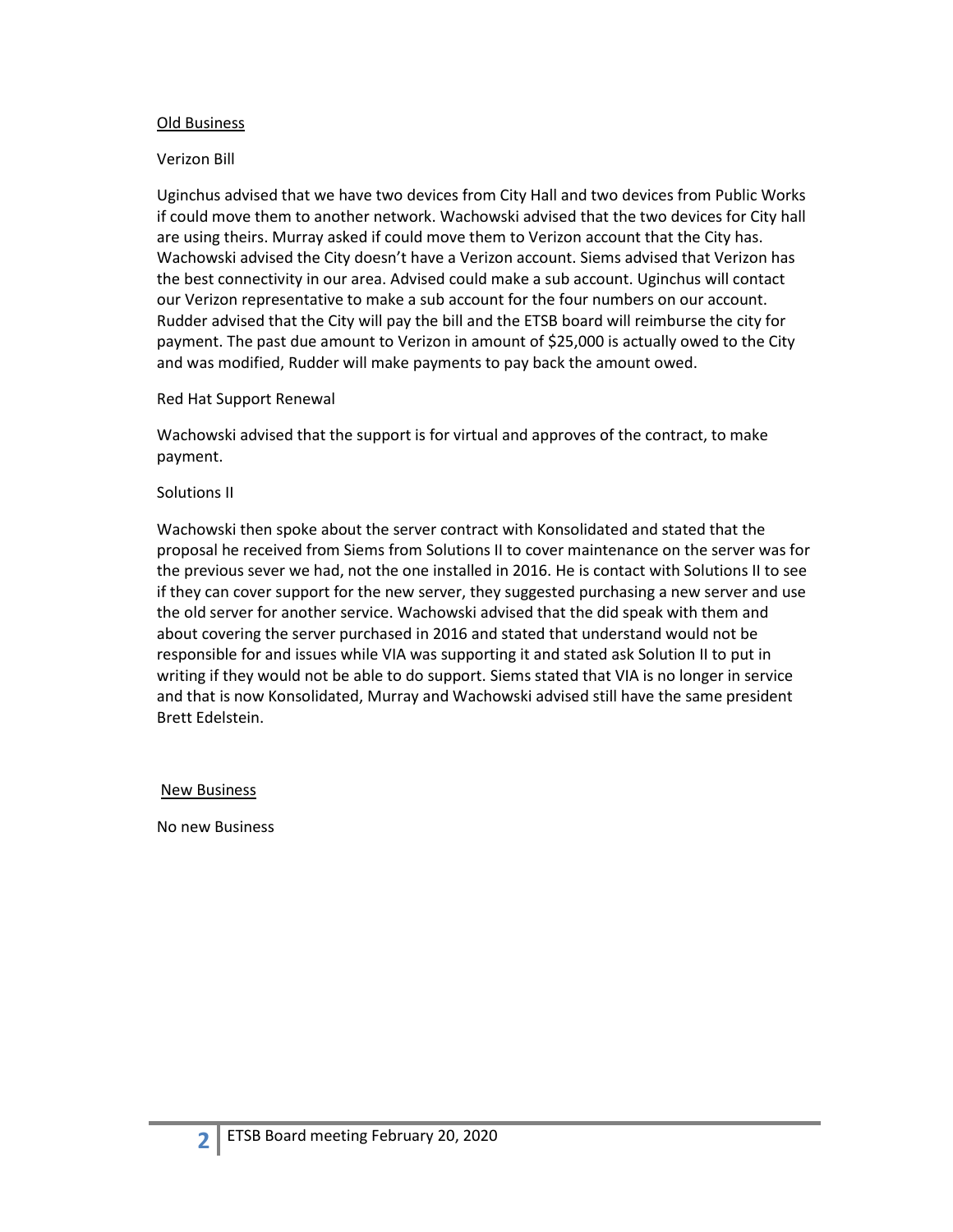Treasurer's Report Nicole Rudder was present from the Treasurer's office.

Rudder advises that the monthly ETSB Wireless 911 money is being deposited into the Ambulance/Paramedic fund, and that she will transfer to the ETSB account when it posts. All ETSB members were in agreement with this. Rudder advised there was no deposits for January as the ETSB Wireless 911money came in on January 31, 2020 and will show on the February Treasurer's Report.

Rudder gave update on the audit, Auditors advised to make the ETSB Board a department with the city. Kasperek is researching to ensure this is correct. They are working on options to stating is a blended component unit, can't stand on our own. Auditors are still working this out. Murray advised he spoke with Crowe and other ETSB boards have done it this way. Rudder stated they are still working with the auditors getting close to figuring it out.

Rudder advised during bill listing that still owe for Hip Link the amount of \$3,460.08. Uginchus advised should find other options, Hip Link is still not working, has been reaching out to Spillman no response. Uginchus advised is going to send letter to ask for full amount refunded or credited to our account since program had not worked. Murray advised would meet with Uginchus to draft letter.

Approved bill listing \$ 42,83964

| Motorola Solutions (Hiplink)        | 7/15/19                              | \$3,460.08  |
|-------------------------------------|--------------------------------------|-------------|
| <b>Miner Electronics</b>            | Workstation Install                  | \$5,200.00  |
| City of Calumet City (Verizon Bill) | 12/21/19 to 1/20/20                  | \$4,519.43  |
| Motorola Solutions                  | Workstations                         | \$24,154.96 |
| Apco International                  | <b>T.Edwards CTO Recertification</b> | \$45.00     |
| Language Line                       | <b>January Services</b>              | \$3.41      |
| <b>Miner Electronics</b>            | <b>Contract 751-04 March 2020</b>    | \$1,526.00  |
| <b>Miner Electronics</b>            | Contracts 815-00 March 2020          | \$3,930.76  |

Amended the bill listing to subtract the amount due to Motorola Solutions for Hip Link in amount of \$3,460.08 to bring total to \$39,379.56.

Motion by Fletcher, Seconded by Chiaro.

ROLL CALL

YEAS: 7 Fletcher,Bachert, Chiaro, Uginchus, Murray, Siems, Wachowski

NAYS: 0

**3**

ABSENT: 0 None

## MOTION CARRIED